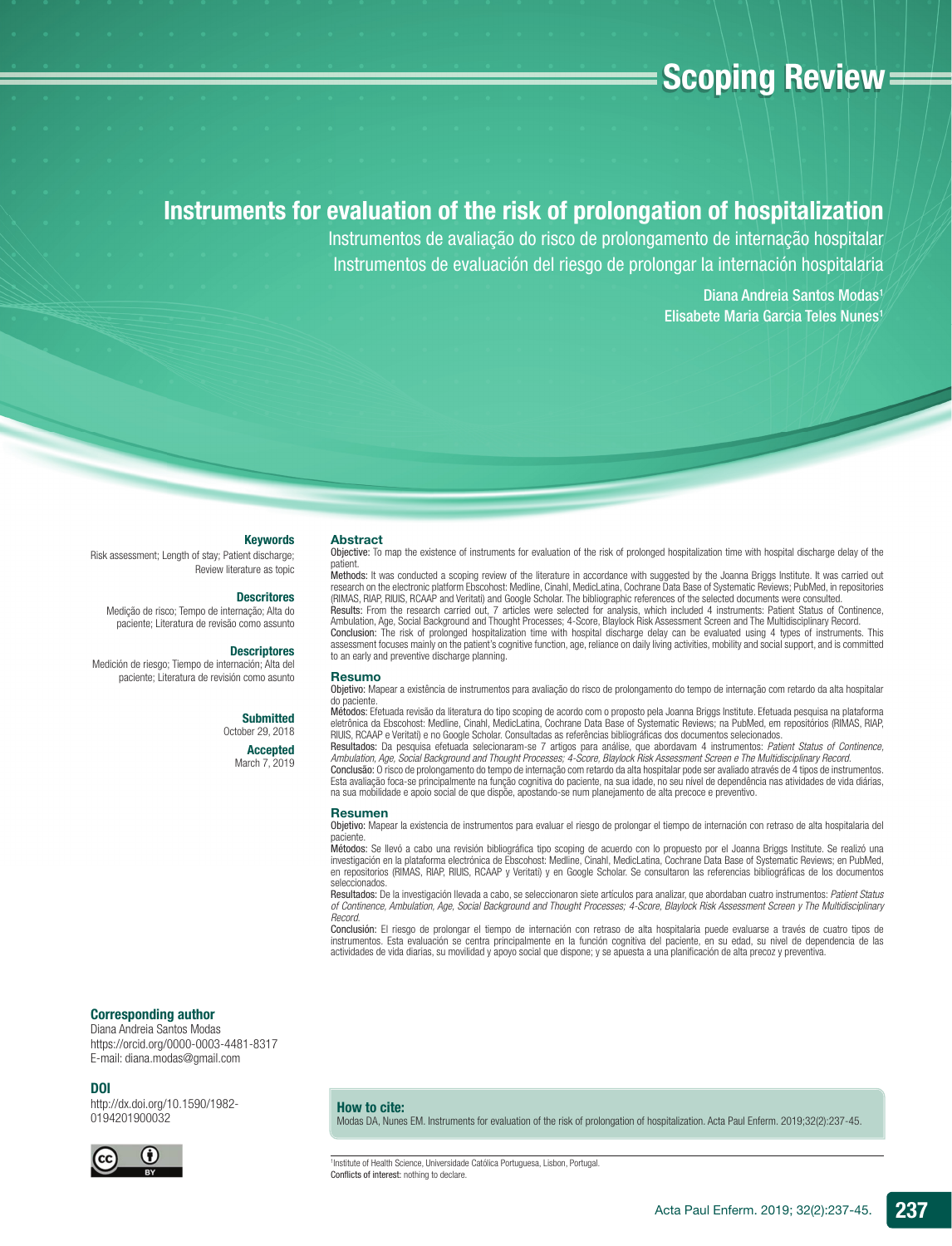# Introduction

The length of hospital stay consists of the total number of days that the patient remains hospitalized in a service of a health establishment.<sup>(1)</sup> Hospital discharge is the patient's departure from the hospital, who has been in the institution for at least one night. The hospital discharge rate represents the number of patients who left the hospital after receiving proper health care that is inherent to their clinical situation, for each 100,000 inhabitants.<sup>(2)</sup> Portugal represents the country of the European Union with the lowest hospital discharge rate, being the third country with the longest hospitalization time.

In certain situations, after being discharged, the patient remains in the institution, prolonging hospitalization time with hospital discharge delay. This hospital stay may be due to a number of factors, from lack of vacancy in nursing homes or continued care, such as family or financial issues.<sup>(3)</sup>

Staying at the institution bring consequences for the health and well-being of the person, increasing the risk of associated morbidity and mortality, given the increased risk of malnutrition, depression, falls, confusional states, infections and complications iatrogenic, mobility decrease and greater level of dependency.<sup>(4)</sup> Institutionally, the effects are associated costs and profitability, comprising human and material resources, increasing the waiting lists.  $(4,5)$  To extend the length of stay of a patient implies that bed occupation by a person who is not currently in need of acute care, making it impossible the admission of new patients, keeping costs for the institution, with a lower turnover of patients, delaying the resolution of acute problems, occurring the called bed blocking.<sup>(5)</sup> These aspects are consistent with World Health Report, which states the hospital care, especially hospitalization and its length, corresponding to two thirds of total expenditure in health of the Government.<sup>(6)</sup> This scenario may be seen worldwide. Studies performed in hospitals in Canada found that 27-66% of hospitalization time was considered inappropriate.<sup>(7)</sup> In Brazil, in two hospitals from Belo Horizonte, the time of hospitalization was prolonged in 60% and 58% of the patients admitted to medical clinic wards, corresponding to an occupancy rate of 23% and 28%, respectively.(8)

Thus, it is fundamental to identify the causes for this prolongation of hospitalization time, suggesting decisive strategies. For this identification it is necessary to implement risk assessment instruments, identifying the actual and potential problems of these patients, as well as their needs. In this sense, it was initially investigated the existence of literature reviews or protocols on this subject, using the site of Joanna Briggs Institute, and no registration was obtained. It was not identified literature review on instruments for evaluation of patients at risk of prolonged hospitalization time with hospital discharge delay, so it was carried out a scoping review to map the real evidence on this issue. By gathering this documentation, it becomes possible to adapt instruments or create new ones for implementation in different realities.

## Methods

Using the methodology of Joanna Briggs Institute, and based on the mnemonic population - concept context  $(PCC)$ ,<sup>(9)</sup> this literature review started with the question of revision: what existing evaluation instruments for identification of patients at risk of prolonged hospitalization time with hospital discharge delay?

As previously mentioned, an initial research was carried out on the site of the Joanna Briggs Institute, aiming to identify publications of current reviews on this theme, and no results were obtained.

The inclusion criteria included studies that address evaluation instruments for the identification of patients at risk of prolonged hospitalization time, comprising patients of all age, groups hospitalized in an acute and/or chronic situation in different medical specialties. Primary studies and reviews, qualitative and quantitative studies, with abstract and full text available were included in the Portuguese, Spanish and English languages. No temporal or geographical limit was defined in order to obtain the maximum of existing evidence.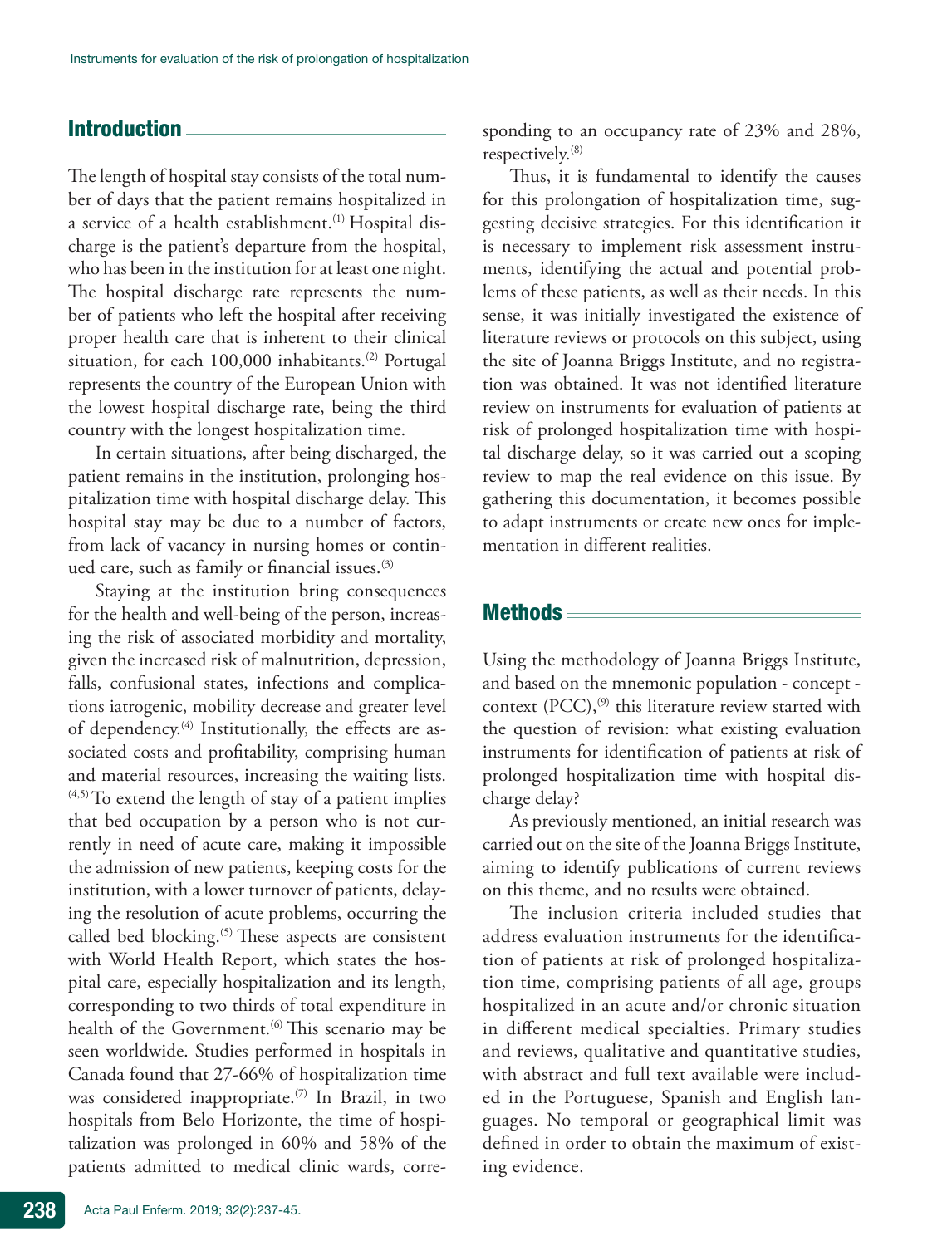Regarding the research strategy, it was investigated the databases of Ebscohost's electronic platform: Medline with full text, Cinahl with full text, MedicLatina, Cochrane Data Base of Systematic Reviews; and PubMed. To complement this analysis, we searched repositories, such as the Repository of Measurement and Health Assessment Instruments (RIMAS – *Repositório de Instrumentos de Medição e Avaliação em Saúde*), Repository of Psychosocial Assessment Instruments (RIAP – *Repositório de Instrumentos de Avaliação Psicossocial*), Repository of Instruments of the Health Research Unit (RIUIS – *Repositório de Instrumentos da Unidade de Investigação em Saúde*), Scientific Open Access Repository of Portugal (RCAAP – *Repositório Científico de Acesso Aberto de Portugal*) and Veritati - Institutional Repository of the *Universidade Católica Portuguesa;* and Google Scholar. Then, the bibliographic references of the selected documents were consulted.

The PubMed database resulted in the following search syntax:

(((((((("Risk Management"[Mesh]) OR "Risk Assessment"[Mesh]) OR "Health Status Indicators"[Mesh]) OR "Risk Adjustment"[Mesh]) OR Risk Identification) OR Risk Detection)) AND ((((("Patient Discharge"[Mesh]) OR "Patient Discharge Summaries"[Mesh]) OR Transfer, Discharge) OR Hospital Discharge) OR Discharge Planning)) AND ((Delay) OR Length of Delay)

Similar syntaxes were used for the remaining databases. The research in the literature took place in April of 2018.

Once the studies were identified in the databases, two reviewers started selecting articles independently. Any disagreement between the two was discussed for unanimous final decision, in order to reduce the risk of bias.

After completing this process, the corpus of the analysis was obtained, collecting the following data: identification of the article - title, author, year of publication, country; objective, participants - population, sample size; methodological characteristics, results obtained - evaluation instruments for identification of patients at risk of prolonged hospitalization time; limitations and key findings relevant to the review.

Regarding the presentation of the results, it is described different evaluation instruments of identified risks, and it is carried out a descriptive and comparative analysis of the results with a narrative synthesis.

# Results

Of the 188 total results obtained, 12 were duplicates, resulting 182 for selection by title. After this screening, 19 were chosen to read the abstract, and 4 final articles were analyzed. From the consultation of the bibliographic references, 3 documents were selected for revision, thus, a total of 7 final articles to be included in the review (Figure 1).



Figure 1. Prism of studies selection

From the analysis of the 7 articles resulted 4 instruments: Patient Status of Continence, Ambulation, Age, Social Background and Thought Processes (CAAST);<sup>(10)</sup> 4-Score,<sup>(11)</sup> Blaylock Risk Assessment Screening Score (BRASS)<sup>(12)</sup> and The Multidisciplinary Record.<sup>(13)</sup>

These instruments were developed in the  $70's^{(10,11)}$  and  $90's^{(12)}$  and in the year  $2000, ^{(13)}$  the first three in the United States of America<sup>(10-12)</sup> and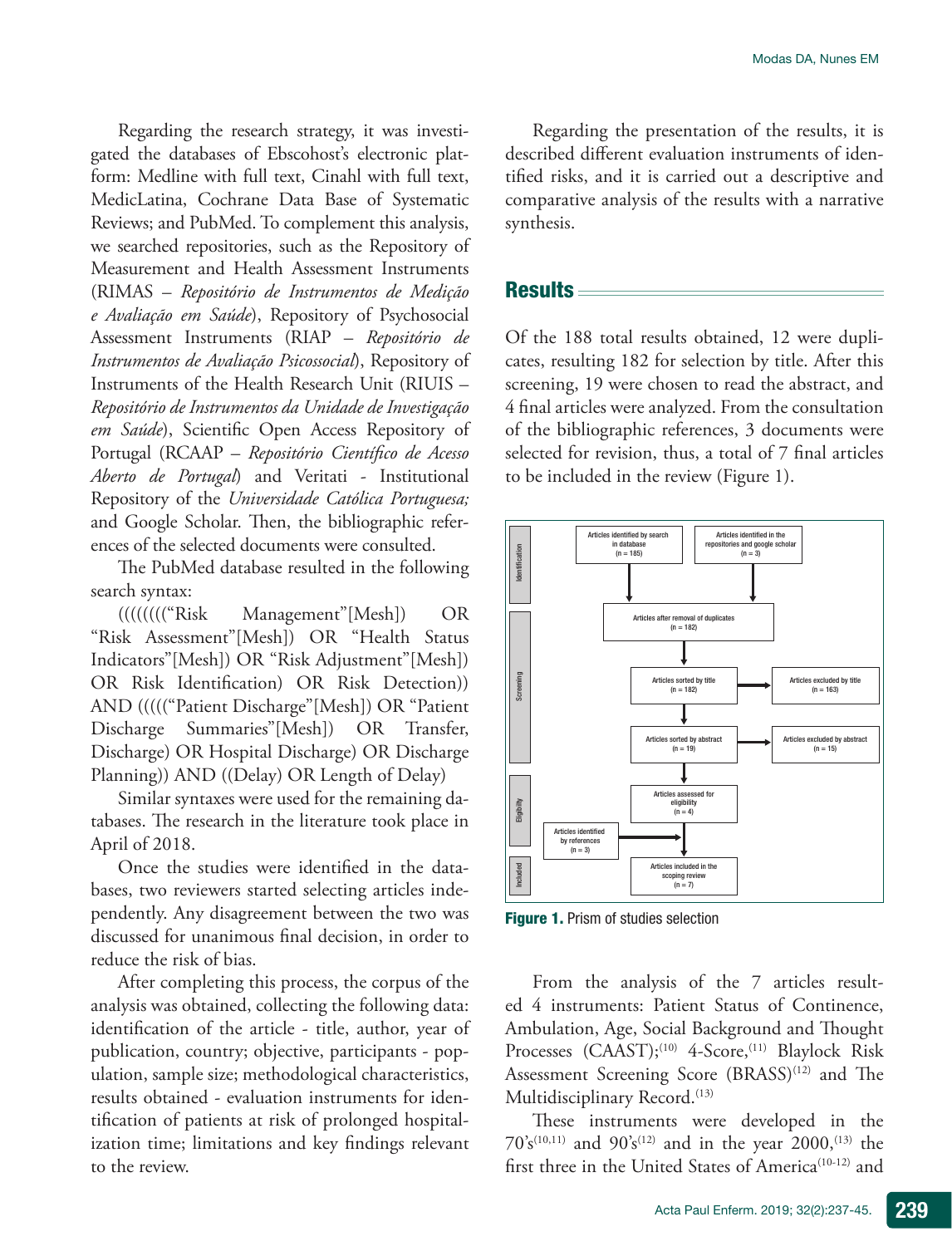the last one in Denmark, $(13)$  focusing on adult and elderly patient.

The CAAST instrument and the 4-Score identify patients at risk of prolonged hospitalization for social causes.<sup>(10,11)</sup> The BRASS instrument identifies three levels of risk of prolonged hospitalization and the need for planning of certain features at the discharge.<sup>(12)</sup> The Multidisciplinary Record features an interdisciplinary methodology of discharge problems prevention, which evaluate different parameters for setting intervention goals.(13) Other authors use different scales, such as the Barthel scale for evaluation of the functional dependency level, aiming to predict the length of hospitalization by obtaining indicators of risk of extension of this time.

Following, each of these instruments was addressed in more details.

# Discussion

Prolonged hospitalization is a risk for the patient, and it is important to develop methodologies that prevent this problem.<sup>(4)</sup>

From the results obtained, the CAAST consists of an instrument that evaluates five parameters of the patient's condition, which were identified as obstacles to a discharge in the appropriate time. These criteria are the level of continence (bladder and bowel), walking ability, age, social support (intended destination after discharge, i.e., domicile or providing care institutions) and cognitive function (communication and orientation ability). Each item is evaluated between 0-2, being the degree of increasing severity in this categorization. It results in a final score between 0 (no risk of prolonged hospitalization time) and 10 (high risk of prolonged hospitalization time).<sup>(10)</sup>

This instrument aims at a quick identification at the time of admission of patients considered to be at risk of having discharge problems. In view of high final scores, this instrument alerts to the need to request the intervention of the social worker, in order to find a proper post-discharge destination as soon as possible.<sup>(10)</sup>

This instrument was tested in a hospital in New York with 107 medical service patients within the first 24 hours after admission. Once the medical problem of that patient was resolved, any extra day was considered a social day, a non-clinical reason. In this study, it was observed that high CAAST rates were related to a higher mortality rate and social days of hospitalization. Thirty nine per cent of the hospitalization time of the sample considered to be at high risk corresponded to the demand for proper social provision for hospital discharge.<sup>(10)</sup>

As a limitation to be pointed out in this instrument, the social day was defined by the doctor responsible for each patient, that is, in the personal clinical judgment, which objectively could vary from professional to professional, assuming the risk of each evaluation to be subjective. The authors themselves also acknowledge that more variables should be attached to this assessment.<sup>(10)</sup>

These researchers continued to focus on this problem and adapted the instrument CAAST to factors that considered to predict prolonged hospitalization due to social reasons: age, daily life activities, change in post-discharge destination, cognitive function and ambulation, arising the instrument 4-Score*.* (11)

To test the instrument 4-Score a study was carried out in the same hospital, among 256 patients. From this study came the final version of the 4-Score that allowed to predict social hospitalizations, by obtaining positive answers to the following questions: age equal or higher than 80 years? Will the patient move to a new home after discharge? Does the patient present any level of disorientation? If so, is this disorientation chronic? If no, no value was given. Before a positive answer was assigned 1 value. The item disorientation was the only one to which 2 values were attributed in case of chronic disorientation, varying the score between 0-2 in cognitive function, with final values ranging from  $0-4$ .<sup>(11)</sup>

Of the results obtained in this investigation there was a total of 2963 days of hospitalization, of which 20% were social days, experienced by 44 patients. In this study it was verified that patients with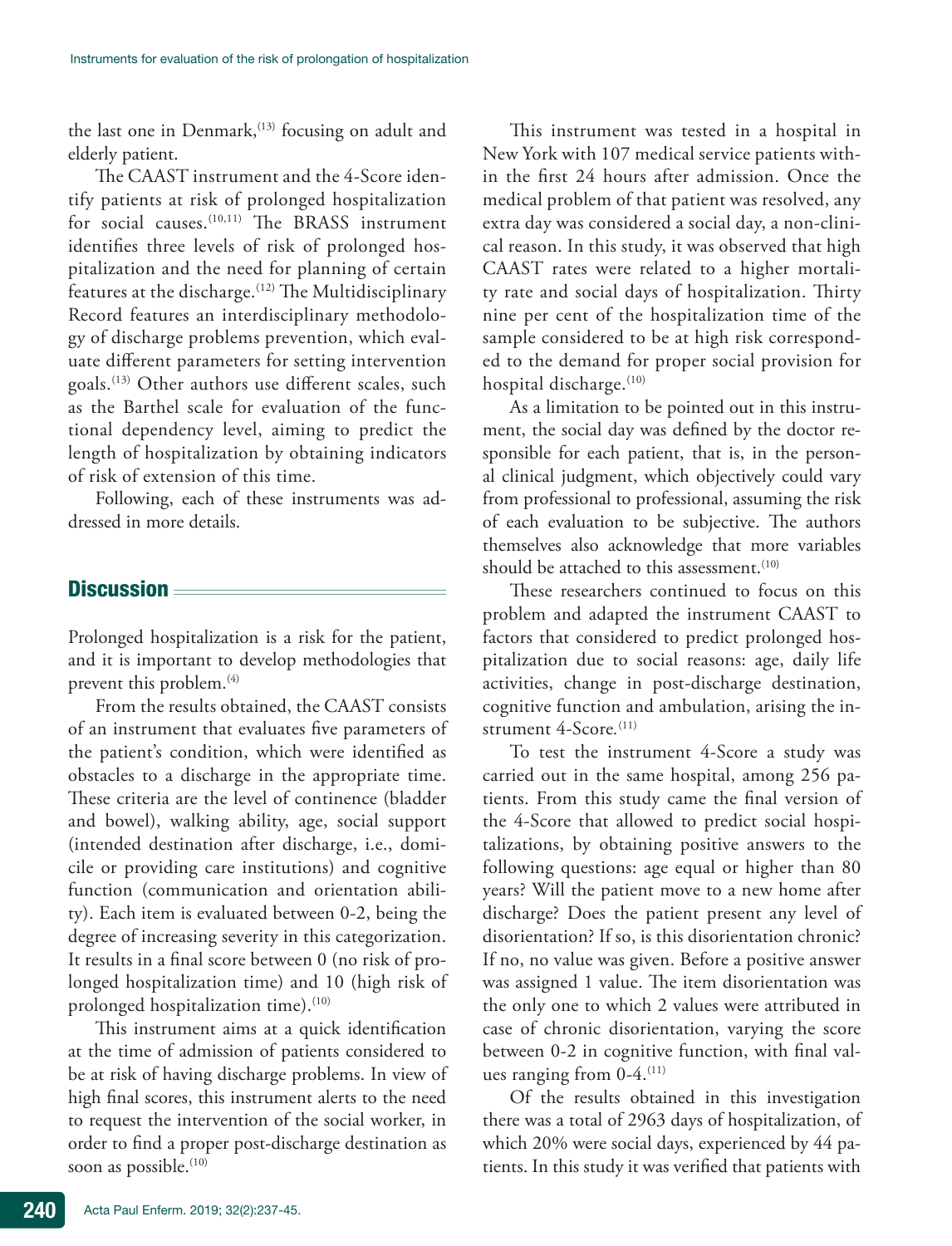lower scores experience fewer situations of social days or with shorter duration. It was also concluded that the index is associated with mortality and total hospitalization time. Patients with scores equal to or higher than 2 have a 46% probability of having a social hospitalization.<sup>(11)</sup>

By grouping patients from the two studies and applying the 4-Score, 56 patients had a score equal to or higher than 2 at admission, suffering on average 1 week of social hospitalization, which represents an average cost of \$1400 per person. The 307 patients who had a score lower than 2 had on average only 1 day of social hospitalization.<sup>(11)</sup>

This instrument worth while because it can be applied immediately to the emergency service, alerting the professional at an early stage for risk situations, and initiating early discharge planning. $(11)$ 

Compared with the instrument CAAST, the 4-Score is simpler and more accurate in predicting social admissions. However, researchers recognize the need to test this instrument in different hospital clinical contexts, adapting it according to the non-clinical reasons for the delay of discharge of each service.<sup>(11)</sup>

In 1992, another group of researchers developed an instrument for admission evaluation that helped identify patients at risk for long-term admissions, called BRASS.<sup>(12)</sup>

This instrument was initially developed with a focus on patients aged 65 years or older or those who could suffer prolonged hospitalization time, and based on their needs. The instrument is fulfilled by the nurse at the time of data collection and contains 10 items: age, housing situation and supports, functional status, cognitive function, behavior pattern, mobility, sensory deficits, previous hospitalizations or urgency, active medical problems and amount of medication to take at the time.(12) The total final score obtained can range from  $0-40$ .<sup>(14)</sup> The higher the final score obtained, the greater the probability of complications during discharge and increase in length of hospital stay. According to the final classification patients are categorized into 3 groups. Final scores between 0-10 indicate low risk of problems in discharge, total scores between 11-20 are considered medium risk and alert to the possibility of problems at discharge, which requires a discharge planning; and scores above 20 suggest complex problems, which requires a discharge planning, and the patient is considered to be at high risk, at risk of the post-discharge destination not being the home. In light of the above, all evaluations with scores above 10 should be referenced to the management team of discharges or responsible  $coordinator.$ <sup> $(12)$ </sup>

The authors performed a study with 206 patients obtaining scores varying between 0-28, with a significant relation between higher scores and older age and more days of prolonged hospitalization time. These aspects support the validity of the instrument. $(12)$ 

 Then, this instrument was adapted to the Dutch language, and was applied to 503 elderly patients. The final BRASS score ranged from 1-31, on an average of 9-16. Of the patients analyzed, 69.6% were considered low risk, 21.3% medium risk and 9.1% high risk. This study allowed us to conclude that the BRASS index is a good predictor of patients who do not go home after discharge, since patients with high risk scores tend to present more problems after discharge, and there are reports of greater difficulties in self-care and mobility. $(14)$ 

Another study performed with 241 patients submitted to orthopedic surgery found that high BRASS values were associated with older patients with longer hospitalization time.<sup>(15)</sup> It is important to identify the levels of fragility of the elderly patient, in order to reduce the risks to which they are exposed.<sup>(16)</sup>

According to the same study, it was found that patients undergoing knee and hip arthroplasty, with BRASS equal to or higher than 8, are likely to remain in the hospital for at least 5 days. Through this preoperative evaluation it may be possible to delay the surgery until the post-discharge situation is resolved, providing the necessary care, maximizing the efficiency of the use of hospital resources. The researchers concluded that BRASS is a useful instrument in predicting the time of hospitalization of patients undergoing elective orthopedic surgery.<sup>(15)</sup>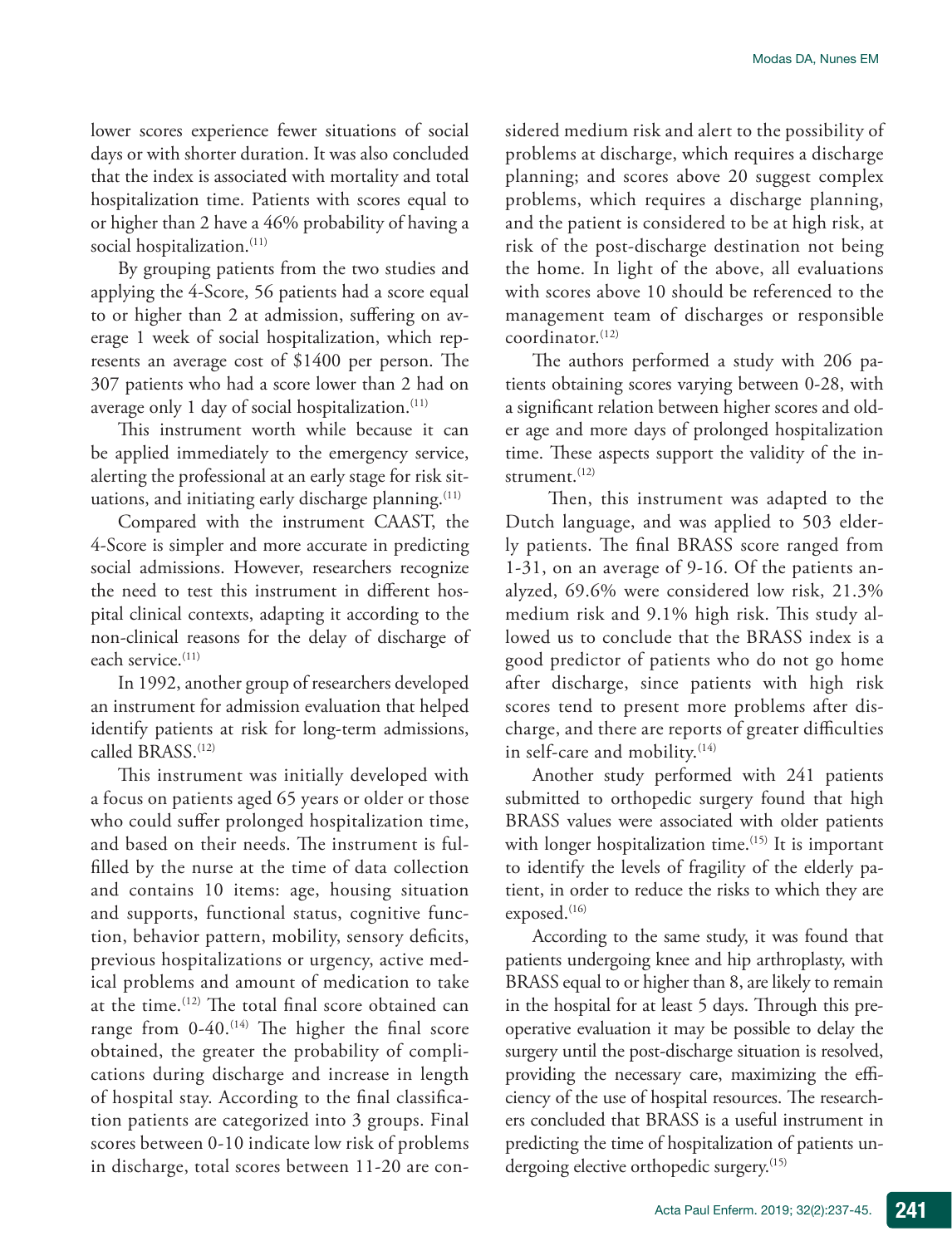In conclusion, BRASS helps to identify patients who need a complex discharge planning, being a reliable instrument that the nurse can use. Since this evaluation is carried out in an initial phase of the patient's hospitalization, it can help nurses to plan hospital care and home return, $(12)$  ensuring continuity of care after hospitalization, contributing to the hospital audit department, for the nursing professional category and for patient satisfaction.(17) To emphasize the use of this tool in medical, surgical and intensive care patients.

However, the utility of the BRASS index in the clinical context was considered limited, given the low sensitivity of the instrument, being a promising tool in the discharge planning, but that needs to be improved. $(14)$  According to its creators, it is necessary to evaluate the effectiveness of the information provided by BRASS.<sup>(12)</sup>

Another instrument developed in the year 2000 corresponds to a methodology of multidisciplinary collaboration at hospital discharge implemented in a Danish hospital called Preventive Discharge. This project aims to make the patient the main actor in his or her preparation on home return. Developing a common vision of the various health professionals would be possible to identify preventive interventions, promoting holistic care, based on health promotion and preventive practice.<sup>(13)</sup>

Based on the problems identified at the time of hospital admission, preventive measures are developed, ensuring that at discharge, the patient is able to perform daily life activities and functions either independently or through his or her help network. In this sense, two intervention tools were developed: the Multidisciplinary Record, an instrument that gathers multidisciplinary information about the patient, identifying areas that require professional intervention in order to prevent problems; and My Admission and Discharge, a patient diary, to record their expectations regarding admission and discharge.<sup>(13)</sup>

The Multidisciplinary Record rates 18 items for bedding, dressing/undressing, getting up, sitting, walking at home and on the street, going up stairs, eating, drinking, going to toilet, sanitizing themselves, bathing, intestinal and urinary control, ability to mentally apprehend the situation, be oriented in time, space and place and in the therapeutic management. Each item is evaluated on a scale between 0-3, reflecting the level of independence of the patient; where 0 means total dependence, 1 partial dependence, 2 able to do, but with the help of a device and 3 independent.<sup>(13)</sup>

With the implementation of the My Admission and Discharge diary, communication between professionals was improved, enabling continuity of care, based on the records of the patient's episode of illness. The Multidisciplinary Record allowed to identify the difficulties to face aiming to achieve better results in the treatment and rehabilitation care for the patient. $(13)$ 

However, the authors of this instrument points out some limitations of it, such as constant changes of health professionals, together with their lack of experience in developing qualitative research oriented for the process, as well as the results reached during the research are not always possible to be measured in quantitative terms.<sup>(13)</sup>

In addition to the instruments presented, in another study with orthopedic patients, it was possible to identify some evaluation scales that may help the initial evaluation. They are: Barthel scale for assessing the functional dependency level, Charlson Comorbidity Index for calculating the range of comorbidities of the individual, and the Hodkinson Abbreviated Mental Test for cognitive function assessment.<sup>(4)</sup>

From this study, 50 of the 453 patients were hospitalized for more than 28 days. These were mostly elderly patients, 78% of them with morbidities, of which 40% presented three or more associated pathologies. Only 12% of the patients evaluated did not present any alteration of their cognitive function.<sup>(4)</sup> The presence of morbidities represents a risk to the health of the person, making it possible to develop incapacities and consequent diminution of the longevity.<sup>(18)</sup>

From this analysis it was concluded that the main factors related to the prolongation of hospitalization time were social issues in 66% of the patients, highlighting the lack of caretaker and safety at patient's home and the lack of vacan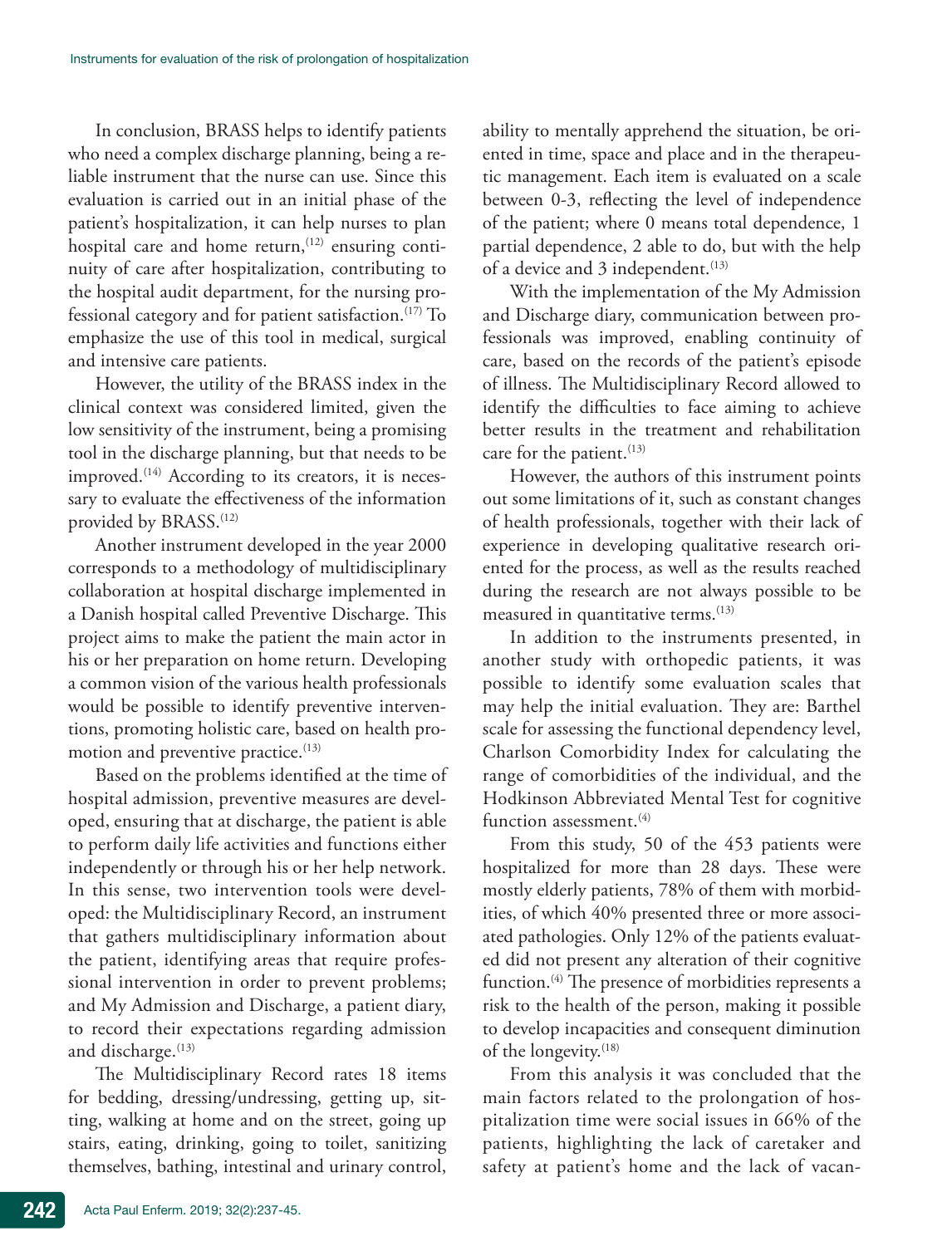cy in homes; and the infectious process sepsis by 28%.(4) This last factor corresponds to an important population health problem. According to a Brazilian study carried out in a geriatric ward, the diagnosis for risk of infection was identified in 100% of this population. This is because hospitalization predisposes the elderly to cross-infection, in addition to the invasive procedures to which they are exposed, being high the risk of acquiring infections.<sup>(19)</sup>

There are several principles to take into consideration at hospital discharge, such as holism and patient-centered care, interdisciplinary approach, prevention, patient evolution and evidence-based practice.<sup>(14)</sup>

In a general analysis of the different instruments, ensure that there are common features in the evaluation, pointing out cognitive function, level of reliance on daily living activities and mobility. Age and social support are evaluated on the BRASS scale, 4-Score and CAAST. It was concluded that these instruments focus mostly on the patient's capacity for self-care, on their age and associated pathologies. The chart below summarizes the main features of each instrument (Chart 1).

Deepening the research regarding the professionals' use of these instruments, it was verified that the BRASS is the most used by the institutions in the different countries today. In addition to the applicability and studies already mentioned, in Holland, it was observed verified its use in hospitals from Italy<sup>(20,21)</sup> and Canada,<sup>(22)</sup> as well as in patients hospitalized in Intensive Care Units.<sup>(23)</sup> The use of these instruments in Italian hospitals make it possible to gather data important to calculate risks of prolonged hospitalization, preventing or decreasing problems after discharge, as well as hospital mortality.<sup>(21)</sup>

After completing this review, the authors are aware of some possible limitations. The research protocol established, with the presented descriptors, led to a set of results that can delimit the research field, suppressing some studies relevant to this analysis, resulting from other research definitions. In order to overcome this possible limitation, the authors consulted the bibliographic references

| <b>INSTRUMENTS</b>                    | CAAST                                                                                                                              | 4-SCORE                                                                                                                                                  | <b>BRASS</b>                                                                                                                                                              | <b>MULTI, RECORD</b>                                                                                                                                                                                     |
|---------------------------------------|------------------------------------------------------------------------------------------------------------------------------------|----------------------------------------------------------------------------------------------------------------------------------------------------------|---------------------------------------------------------------------------------------------------------------------------------------------------------------------------|----------------------------------------------------------------------------------------------------------------------------------------------------------------------------------------------------------|
| Focus                                 | Social causes                                                                                                                      | Social causes                                                                                                                                            | Complex<br>identification<br>of the need<br>for discharge<br>planning.                                                                                                    | Multidisciplinary<br>methodology<br>of preventive<br>discharge.                                                                                                                                          |
| Number of<br>evaluation<br>parameters | 5 Parameters                                                                                                                       | 4 Parameters                                                                                                                                             | 10 Parameters                                                                                                                                                             | 2 tools:<br>Multidisciplinary<br>Record - 18<br>parameters; My<br>Admission and<br>Discharge                                                                                                             |
| Final score                           | $0 - 10$                                                                                                                           | $0 - 4$                                                                                                                                                  | $0 - 40$                                                                                                                                                                  | $0 - 54$                                                                                                                                                                                                 |
| <b>Fvaluation time</b>                | Fvaluation at<br>admission                                                                                                         | Fvaluation on<br>urgency                                                                                                                                 | Fvaluation at<br>admission                                                                                                                                                | Fvaluation at<br>admission                                                                                                                                                                               |
| Conclusions                           | High scores<br>require<br>social worker<br>intervention.<br>Index regarding<br>mortality and<br>social days of<br>hospitalization. | Lower scores<br>experience<br>fewer or shorter<br>situations of<br>social days.<br>Index regarding<br>mortality and<br>total time of<br>hospitalization. | High scores<br>regarding age<br>and days of<br>prolonged<br>time of<br>hospitalization.<br>Predictor index<br>of patients<br>that does not<br>go home after<br>discharge. | Improvement of<br>communication<br>among<br>professionals.<br>Identification of<br>the difficulties to<br>face aiming to<br>achieve better<br>results in the<br>treatment and<br>rehabilitation<br>care. |
| I imitations                          | Fvaluation of<br>social days<br>subjective.<br>Need to attach<br>more variables.                                                   | To test the<br>instrument in<br>different clinical<br>contexts.                                                                                          | Low sensitivity.<br>Fvaluation of the<br>effectiveness<br>of obtained<br>information.                                                                                     | Change of<br>professionals<br>and lack of<br>experience<br>of qualitative<br>research<br>oriented for the<br>process.<br>Non-measurable<br>results.                                                      |

### Chart 1.Summary of main features of instrument

of the documents selected, aiming to comprehend more relevant literature for this analysis.

# **Conclusion**

The state-of-the-art proves to have 4 instruments for evaluation of the risk of prolonged hospitalization time: CAAST, 4-Score, BRASS and The Multidisciplinary Record. The instrument CAAST and the 4-Score focus extension of hospitalization by social causes; the BRASS identifies three levels of prolonged hospitalization risk and points out the importance of discharge planning; and the Multidisciplinary Record presents an interdisciplinary methodology of preventive discharge. To this end, all of them focus on the evaluation of cognitive function, level of reliance on daily living activities and mobility. Age and social support are evaluated on the BRASS scale, 4-Score and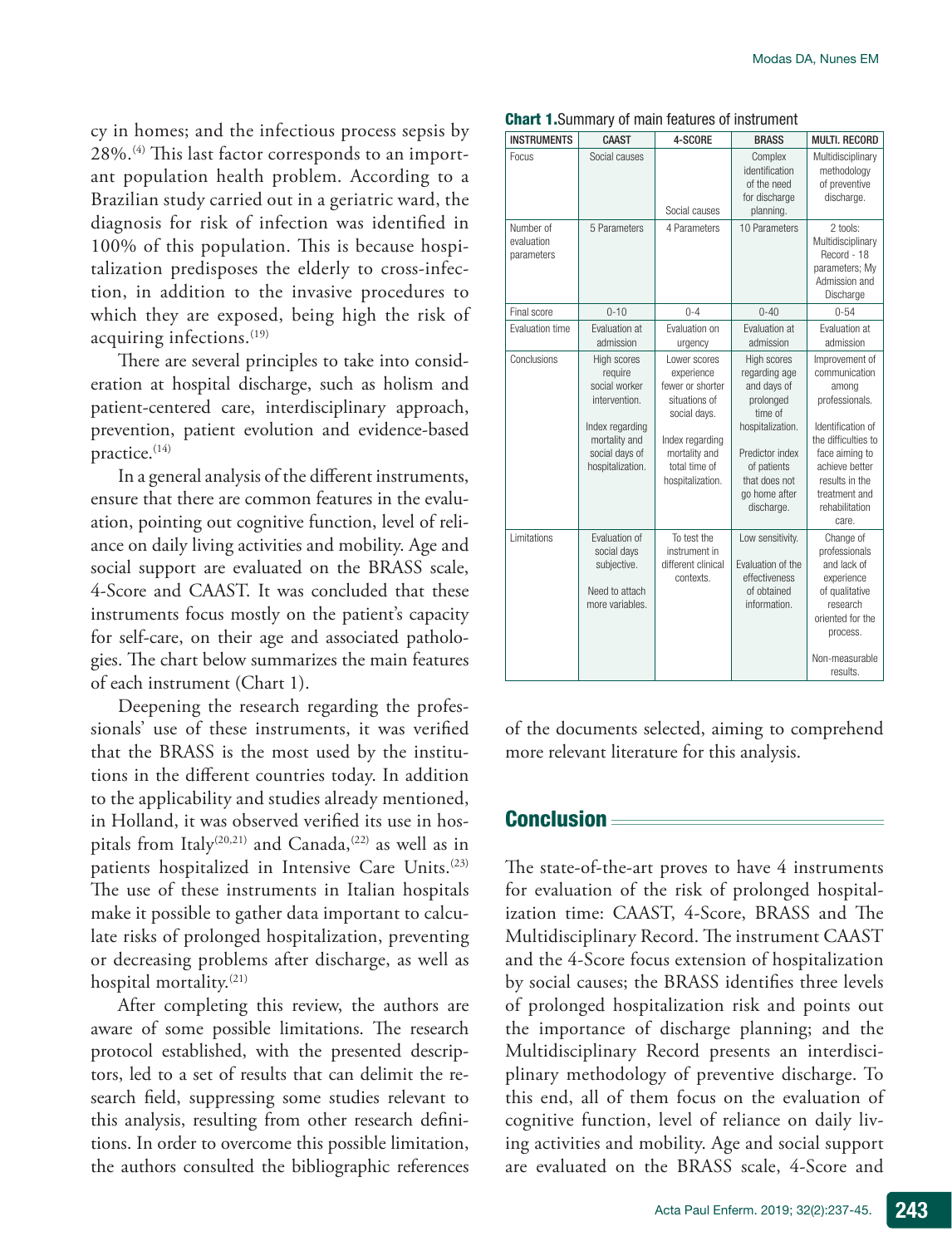CAAST. In general, it is concluded that these instruments focus mostly on the patient's capacity for self-care, also based on their age and associated pathologies. In this way, it is intended to reduce cases of prolonged hospitalization time, concomitantly with associated costs and risks to the patient's health and well-being, by promoting preventive, person-centered and evidence-based care. As it has been verified to be a topic little researched in the last years, and given its relevance today, it is suggested further investigation, with new research protocols for the possible inclusion of new studies and identification of other instruments. Knowing and relating the causes regarding prolonged time of hospitalization with different existing instruments to assess this risk, make it possible to build or adapt tools for different existing realities. Investing in a preventive methodology of this issue led to care improvement, providing good health care to the population, in a timely manner, minimizing problematic situations.

# Acknowledgements

The authors would like to thank the *Universidade Católica Portuguesa* – Institute of Health Science of Lisbon, Portugal for funding the submission of the article entitled "Instruments for evaluation of the risk of prolongation of hospitalization" to the *Acta Paulista de Enfermagem.*

# References

- 1. Brasil. Diário da República. Portaria no. 207/2017 de 11 de julho [Internet]. 2017 [citado 2018 Jul 17]; Diário da República n.º 132/2017, Série I de 2017-07-11. Disponível em: https://dre.pt/ home/-/dre/107669157/details/maximized
- 2. Organization for Economic Co-operation and Development (OECD). Hospital discharge rates [indicator]. Paris: OECD; 2017. [Internet]. https://doi.org/10.1787/5880c955-.
- 3. Bryan K, Gage H, Gilbert K. Delayed transfers of older people from hospital: causes and policy implications. Health Policy. 2006;76(2):194–201.
- 4. Rambani R, Okafor B. Evaluation of Factors Delaying Discharge in Acute Orthopedic Wards: a Prospective Study. Eur J Trauma Emerg Surg. 2008;34(1):24–8.
- 5. Majeed MU, Williams DT, Pollock R, Amir F, Liam M, Foong KS, et al. Delay in discharge and its impact on unnecessary hospital bed occupancy. BMC Health Serv Res. 2012;12(1):410–6.
- 6. Evans DB, Elovainio R, Humphreys G, Chisholm D, Kutzin J, Russell S, et al. Relatório Mundial da Saúde – financiamento dos sistemas de saúde: o caminho para a cobertura universal. Lisboa: Comunidade dos Países de Língua Portuguesa. [Internet]. 2011. [citado 2019 Jan 22]. Disponível em: https://www.cplp.org/Admin/Public/Download. aspx?file=Files%2FFiler%2F1\_CPLP%2FSaude%2FRelat%C3%B3rio-Mundial-de-Saude-Financiamento-Sistemas-Saude.pdf
- 7. DeCoster C, Roos NP, Carrière KC, Peterson S. Inappropriate hospital use by patients receiving care for medical conditions: targeting utilization review. CMAJ. 1997;157(7):889–96.
- 8. Silva SA, Valácio RA, Botelho FC, Amaral CF. Fatores de atraso na alta hospitalar em hospitais de ensino. Rev Saúde Pública . 2014; 48(2):314-21.
- 9. Peters MD, Godfrey C, McInerney P, Baldini Soares C, Khalil H, Parker D. Scoping reviews. In: Aromataris E, Munn Z, editors. Joanna Briggs Institute Reviewer's Manual. The Joanna Briggs Institute; 2017. Chapter 11.
- 10. Glass RI, Weiner MS. Seeking a social disposition for the medical patient: CAAST, a simple and objective clinical index. Med Care. 1976;14(7):637–41.
- 11. Glass RI, Mulvihill MN, Smith H Jr, Peto R, Bucheister D, Stoll BJ. The 4 score: an index for predicting a patient's non-medical hospital days. Am J Public Health. 1977;67(8):751–5.
- 12. Blaylock A, Cason CL. Discharge planning predicting patients' needs. J Gerontol Nurs. 1992;18(7):5–10.
- 13. Olsen L, Wagner L. From vision to reality: how to actualize the vision of discharging patients from a hospital, with an increased focus on prevention. Int Nurs Rev. 2000;47(3):142–56.
- 14. Mistiaen P, Duijnhouwer E, Prins-Hoekstra A, Ros W, Blaylock A. Predictive validity of the BRASS index in screening patients with postdischarge problems. Blaylock Risk Assessment Screening Score. J Adv Nurs. 1999;30(5):1050–6.
- 15. Cunic D, Lacombe S, Mohajer K, Grant H, Wood G. Can the Blaylock Risk Assessment Screening Score (BRASS) predict length of hospital stay and need for comprehensive discharge planning for patients following hip and knee replacement surgery? Predicting arthroplasty planning and stay using the BRASS. Can J Surg. 2014;57(6):391–7.
- 16. Borges C, Silva M, Clares J, Bessa M, Freitas M. Avaliação da fragilidade de idosos institucionalizados. Acta Paul Enferm. 2013;26(4):318–22.
- 17. Pompeo D, Pinto M, Cesarino C. Araújo R, Poletti N. Atuação do enfermeiro na alta hospitalar: reflexões a partir dos relatos de pacientes. Acta Paul Enferm. 2007;20(3):345–50.
- 18. Rodrigues R, Scudeller P, Pedrazzi E, Schiavetto F, Lange C. Morbidade e sua interferência na capacidade funcional de idosos. Acta Paul Enferm. 2008;21(4):643–8.
- 19. Sakano L, Yoshitome A. Diagnósticos e intervenções de enfermagem em idosos hospitalizados. Acta Paul Enferm. 2007;20(4):495–8.
- 20. Cammilletti V, Forino F, Palombi M, Donati D, Tartaglini D, Di Muzio M. BRASS score and complex discharge: a pilot study. Acta Biomed. 2018;88(4):414–25.
- 21. Dal Molin A, Gatta C, Derossi V, Guazzini A, Cocchieri A, Vellone E, et al. Hospital discharge: results from an Italian multicenter prospective study using Blaylock Risk Assessment Screening Score. Int J Nurs Knowl. 2014;25(1):14–21.